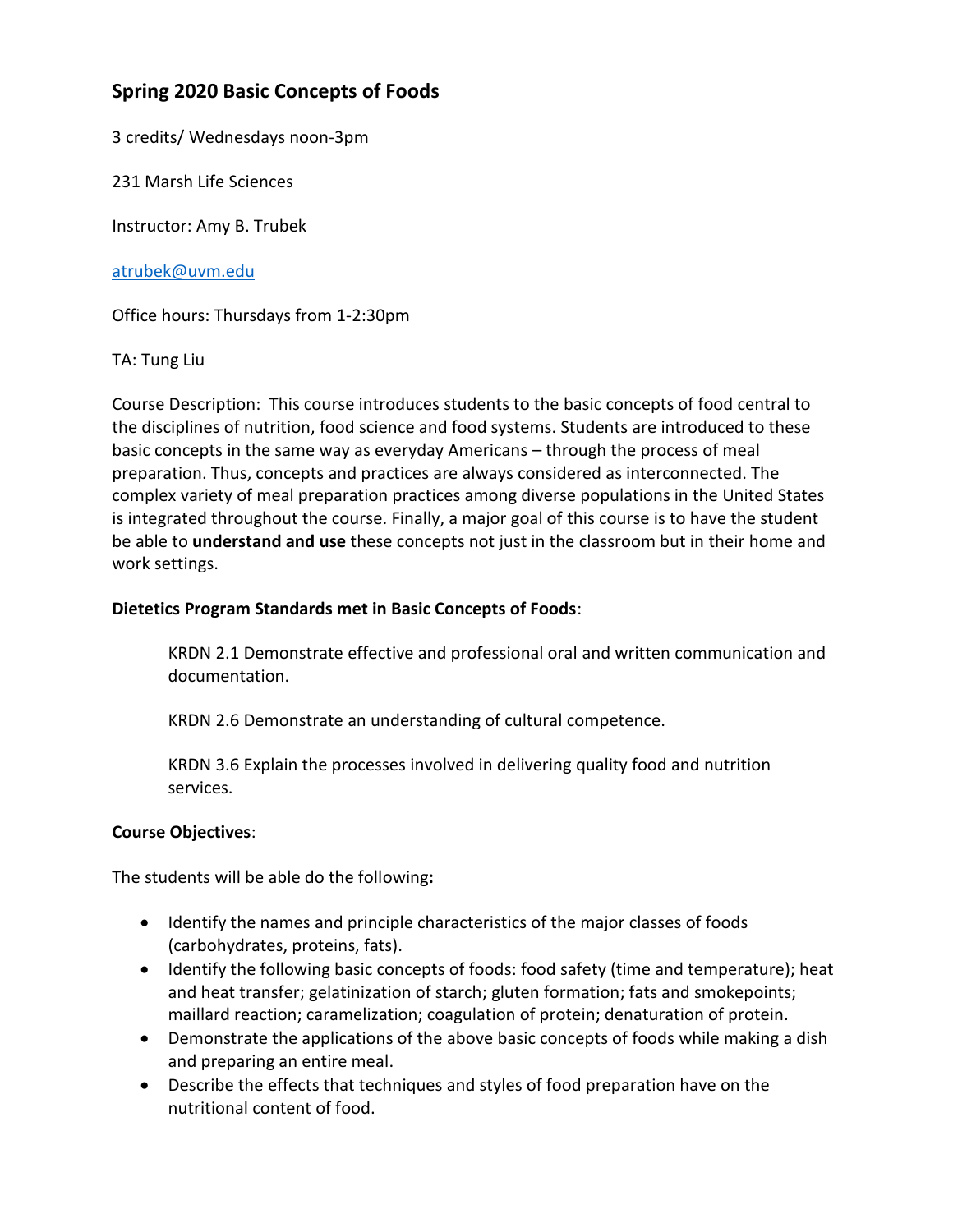- Explain the importance of cultural and social influences in sensory preference, food pairing and meal preparation.
- Demonstrate a working knowledge of how to read, analyze and adapt recipes. Develop a skillful cooking practice.
- Identify and navigate the full cycle of actions necessary in making a meal.
- Identify and analyze sensory components of food and the social benefits of shared meals.
- Increase self-efficacy in meal preparation.
- Develop the capacity to move from idea to action to result for multiple recipes.
- Practice proper and safe food handling in a kitchen laboratory.
- Develop cultural competency in various dishes and meal preparation for Americans from varying ethnic groups.
- Exhibit teamwork and mutuality in the laboratory.

#### **Basic Concepts of Food: Hybrid Strategies and Expectations**

- You are expected to complete all online elements of this course. Failure to do so will result in a lower grade. Note that Blackboard has tracking features that allow me to know whether or not you have accessed videos. We will use these features to periodically check on every student's participation.
- All the online elements of the course need to be completed before the weekly experiential learning class in the foods lab. All readings and videos must be read or watched completely before class. If you don't understand a reading or video, bring in a question or list of questions. We will have a review at the beginning of each in person session.
- You are expected to commit to both the in-person labs and on-line lectures. Attendance is mandatory for all weekly in-person labs. You will only be able to make up 1 lab/class session per semester without risking reduced points for engagement and application.
- I do not accept late assignments.

# Class Conduct:

# **Course Evaluation and Expectations:**

# **I expect professional standards of behavior in the classroom.**

- Cell phones should be turned off for the entire class period except when related to class activities (e.g. photos of dishes, checking recipe, etc.).
- Chronic tardiness is not acceptable.
- In case of a campus emergency, the instructor will be notified via the classroom computer, and the instructor will notify students of the emergency.
- Do not disrupt other students and the class flow by getting up and leaving unless absolutely necessary.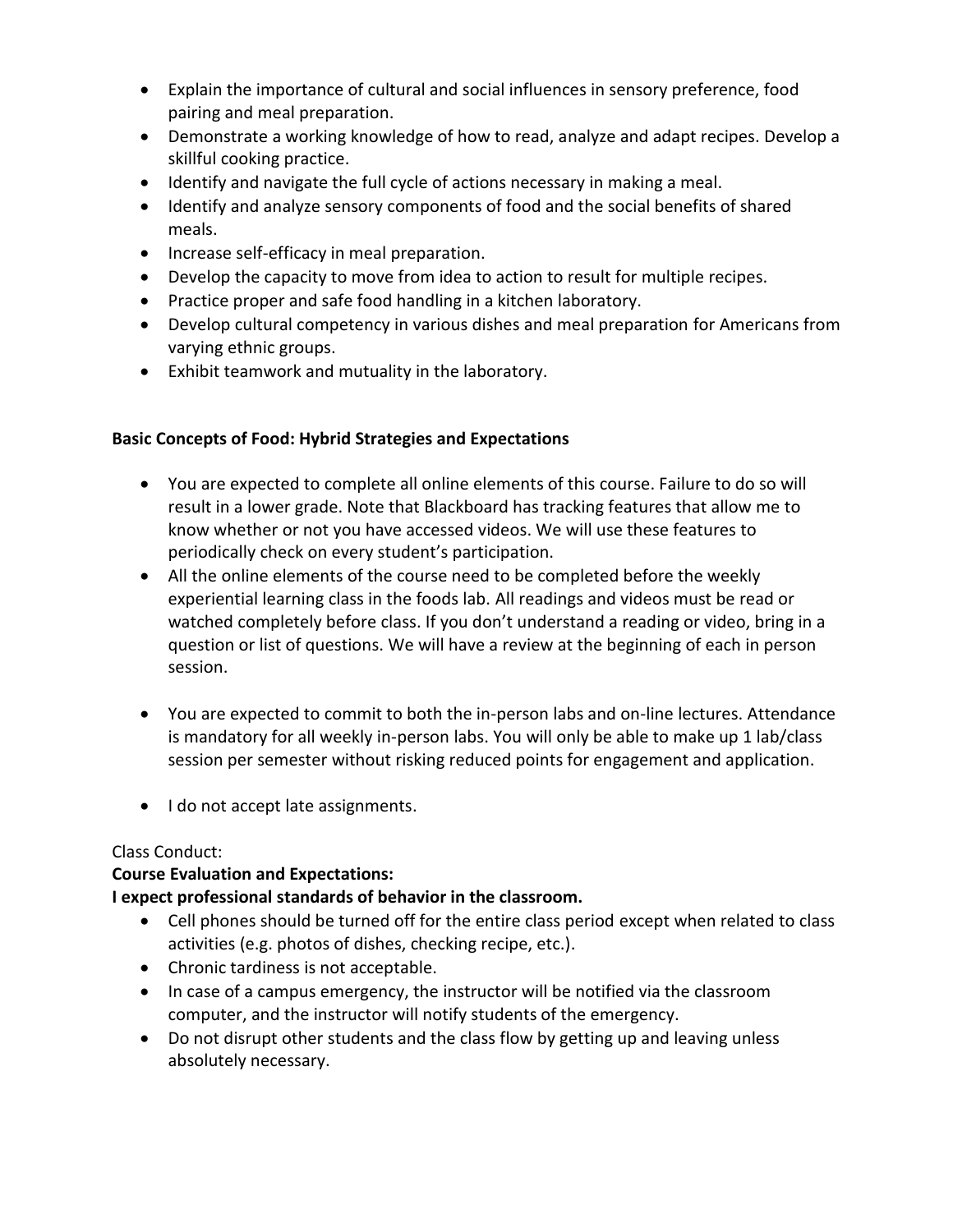Class Code: *All class participants are expected to adhere to the academic honesty policies of the University of Vermont. Additionally, the University prohibits discrimination and unlawful harassment. Please see the University of Vermont Code and Student Handbook available on the UVM website.*

All assignments need to satisfy the standards of academic integrity**.** *Plagiarism* (not attributing other people's ideas, arguments or phrases properly) and *cheating* will result in a failing grade. *Offences against the Code of Academic Integrity are deemed serious and insult the integrity of the entire academic community. Any suspected deliberate violations of this code are taken very seriously and will be forwarded to the Center for Student Ethics & Standards for further investigation.*

Religious Holidays: The official policy for excused absences is due to a religious holiday is as follows: Students have the right to practice the religion of their choice. Each semester students should **submit in writing to their instructors by the end of the second full week of classes** their documented religious holiday schedule for the semester. Faculty must permit students who miss work for the purpose of religious observance to make up this work.

**Student Learning Accommodations**: In keeping with University policy, any student with a documented disability interested in utilizing accommodations should contact ACCESS, the office of Disability Services on campus. ACCESS works with students and faculty in an interactive process to explore reasonable and appropriate accommodations via an accommodation letter to faculty with approved accommodations as early as possible each semester. All students are strongly encouraged to meet with their faculty to discuss the accommodations they plan to use in each course. Contact ACCESS: A170 Living/Learning Center; 802-656-7753; [access@uvm.edu;](mailto:access@uvm.edu) <http://www.uvm.edu/access>

**UVM's policy on disability certification and student support:**

<http://www.uvm.edu/~uvmppg/ppg/student/disability.pdf>

**Academic Integrity**: The policy addresses plagiarism, fabrication, collusion, and cheating. <http://www.uvm.edu/~uvmppg/ppg/student/acadintegrity.pdf>

**Grade Appeals**: If you would like to contest a grade, please follow the procedures outlined in this policy:<http://www.uvm.edu/~uvmppg/ppg/student/gradeappeals.pdf>

**Grading**: For information on grading and GPA calculation, go to <http://www.uvm.edu/academics/catalogue> and click on Policies for an A-Z listing.

**Code of Student Rights and Responsibilities**: <http://www.uvm.edu/~uvmppg/ppg/student/studentcode.pdf>

**FERPA Rights Disclosure**: The purpose of this policy is to communicate the rights of students regarding access to, and privacy of their student educational records as provided for in the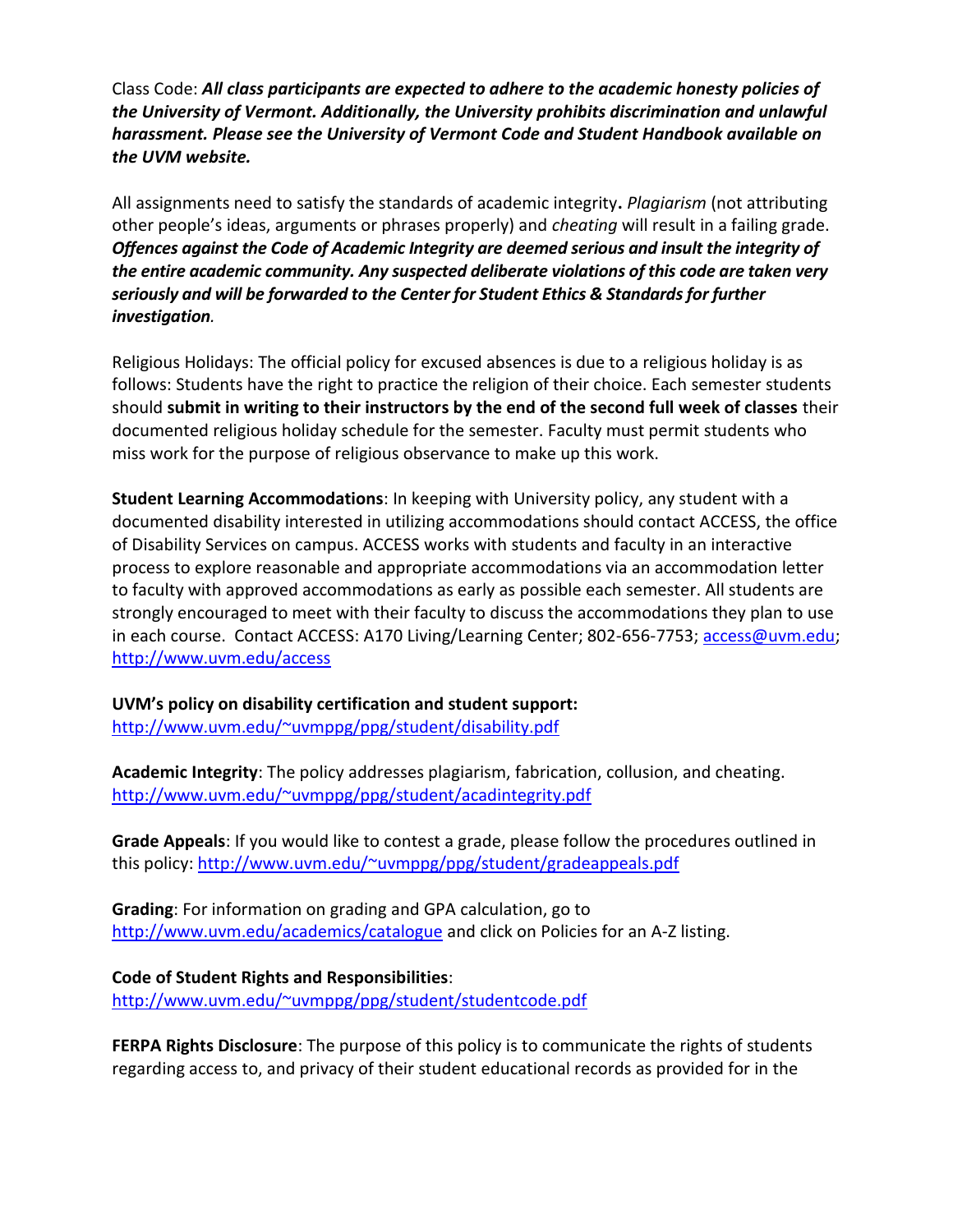Family Educational Rights and Privacy Act (FERPA) of 1974. <http://www.uvm.edu/~uvmppg/ppg/student/ferpa.pdf>

**Promoting Health & Safety:** The University of Vermont's number one priority is to support a healthy and safe community.

Center for Health and Wellbeing<http://www.uvm.edu/~chwb/> Counseling & Psychiatry Services (CAPS) Phone: (802) 656-3340 C.A.R.E. If you are concerned about a UVM community member or are concerned about a specific event, we encourage you to contact the Dean of Students Office (802-656-3380). If you would like to remain anonymous, you can report your concerns online by visiting the Dean of Students website at<http://www.uvm.edu/~saffairs/>

# **Textbook [Required]:**

- Waters, Alice **Art of Simple Food**
- Trubek, Amy **Making Modern Meals: How Americans Cook Today**

# **[Both books are on reserve at the library]**

Other required and suggested readings will be found on Blackboard

#### **Course Assessments:**

5 on-line discussion posts = 5% 7 weekly quizzes = 15% Pre and Post Lab Work = 20% Engagement and application (lab and discussion)= 10% Midterm (Vocabulary and Concepts) (in class) = 10% 1 essay on dietary guidelines and meal prep = 15% 1 presentation = 10% Final (Product ID, Vocabulary, Concepts, Application) (in class) = 15%

| <b>Class Schedule</b><br><b>Part One: Food Agency</b> |                                                                           | <b>Assignments &amp; Due Dates</b>                                                                                                                                                                                                                                                                                                        |
|-------------------------------------------------------|---------------------------------------------------------------------------|-------------------------------------------------------------------------------------------------------------------------------------------------------------------------------------------------------------------------------------------------------------------------------------------------------------------------------------------|
|                                                       |                                                                           |                                                                                                                                                                                                                                                                                                                                           |
| Week 1: 1/15                                          | Module 1:                                                                 | Due 3 days after Class Session:                                                                                                                                                                                                                                                                                                           |
| <b>On-Line Only</b>                                   | Introduction<br>А.<br>Food Agency<br>В.<br>Meal Preparation in<br>Context | Introduce yourself on our Class Discussion Board<br>Review syllabus and answer questions<br>Fill out food agency scale<br>Read Art of Simple Food Introduction (3-30) and<br>respond to first discussion post question<br>Watch Food Agency videos and respond to<br>second discussion post question<br>Readings and videos on blackboard |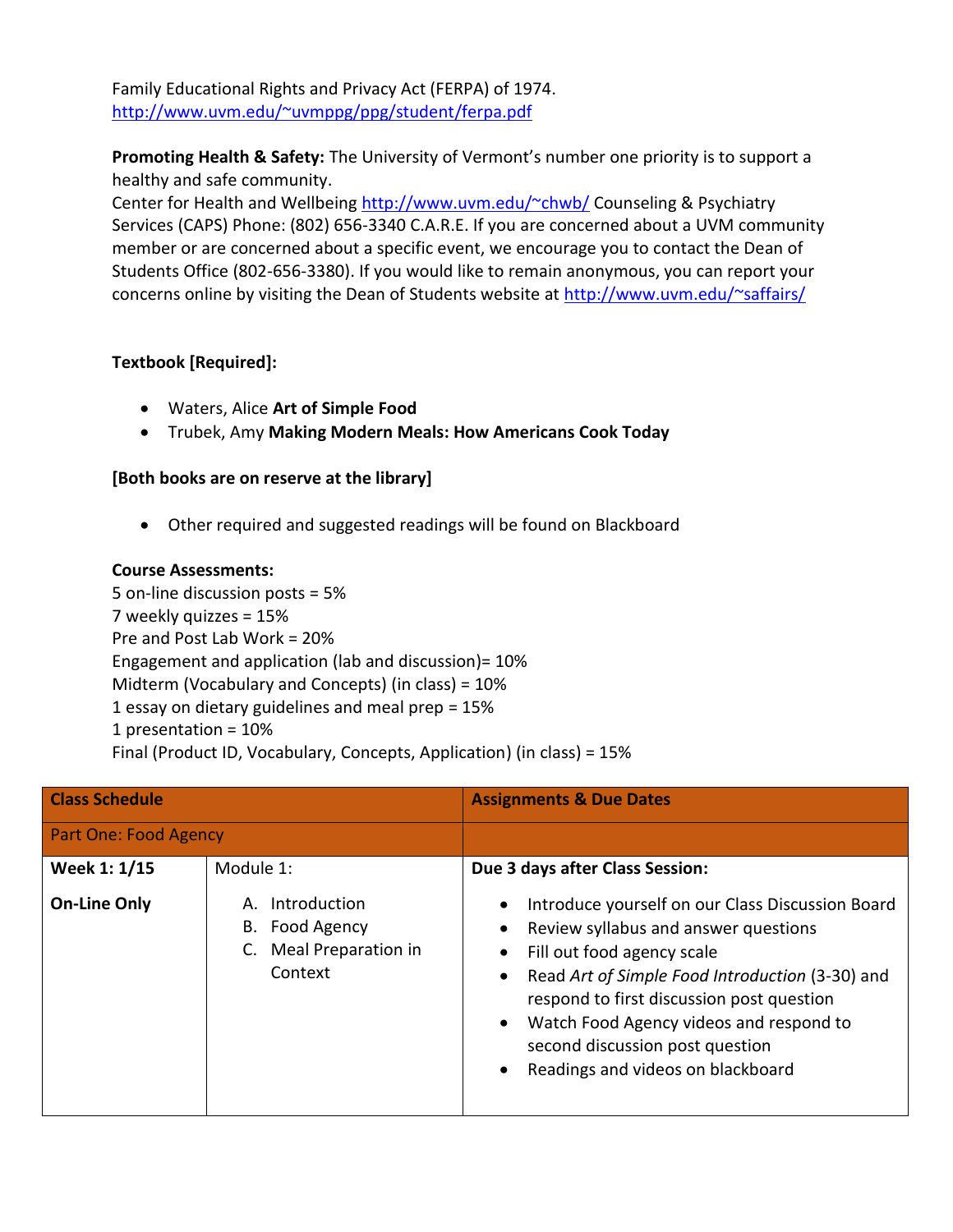| <b>Week 2: 1/22</b>                             | Module 2:                                                                                                                                                                                                                                        | <b>Before Class</b>                                                                                                                                                                                                                                                                                                                                                                |
|-------------------------------------------------|--------------------------------------------------------------------------------------------------------------------------------------------------------------------------------------------------------------------------------------------------|------------------------------------------------------------------------------------------------------------------------------------------------------------------------------------------------------------------------------------------------------------------------------------------------------------------------------------------------------------------------------------|
| <b>On-Line Lab Prep</b><br>In-Person Lab        | A. Basic Food Safety in Lab<br>Knife Skills Assessment<br>В.<br>Emulsification<br>C.<br>D. Mise En Place<br>E. Sensory Analysis<br>Vegetable Cuts/Chopped Salad<br>(pp 50-51/Vinaigrette p 44)                                                   | On-line Quiz on Food Safety<br>$\bullet$<br>Third post on Class Discussion Board about<br>Cooking Around the World<br>Respond to 2 Posts<br><b>In Class</b><br>Post Lab Work: Sensory Reflection and Analysis<br>(to be completed in class)                                                                                                                                        |
|                                                 |                                                                                                                                                                                                                                                  |                                                                                                                                                                                                                                                                                                                                                                                    |
| Week 3: 1/29                                    | Module 3:                                                                                                                                                                                                                                        | <b>Before Class:</b>                                                                                                                                                                                                                                                                                                                                                               |
| <b>On-Line Lab Prep</b><br><b>In-Person Lab</b> | A. Food Safety<br>Mise en Place<br>B.<br>C. Heat Transfer<br>D. Gelatinization of Starch<br>Vegetable Stock/Winter<br>Vegetarian Minestrone (pp 65-<br>73)                                                                                       | On-line quiz on Heat and Heat Transfer<br>Readings and videos on blackboard<br>Pre Lab Work: Mise en Place Drawing<br>In Class:<br><b>Product Identification</b><br>Sensory reflection and analysis (to be completed<br>in class)<br><b>Due 3 Days After Class</b><br>Post Lab Work: Reflection on Practice                                                                        |
| <b>Week 4: 2/5</b>                              | Module 4:                                                                                                                                                                                                                                        | <b>Before Class:</b>                                                                                                                                                                                                                                                                                                                                                               |
| <b>On-Line Lab Prep</b><br><b>In-Person Lab</b> | A. Mise En Place<br><b>Heat Transfer</b><br><b>Gelatinization of Starch</b><br>C.<br>D. Multi-Step Utilization of<br>Product<br><b>Butternut Squash</b><br>Risotto/Bianco (pp 105-<br>106)/Salad and Variations (pp<br>50-51)/Vinaigrette (p 44) | On-line quiz on Starch<br>Readings and videos on blackboard<br>Pre Lab Work: Mise en Place Drawing<br>$\bullet$<br>In Class:<br>Product ID of rice and analysis of rice varieties<br>and best culinary practices (to be completed in<br>class)<br>Sensory reflection and analysis (to be completed<br>in class)<br>Due 3 Days after Class<br>Post Lab Work: Reflection on Practice |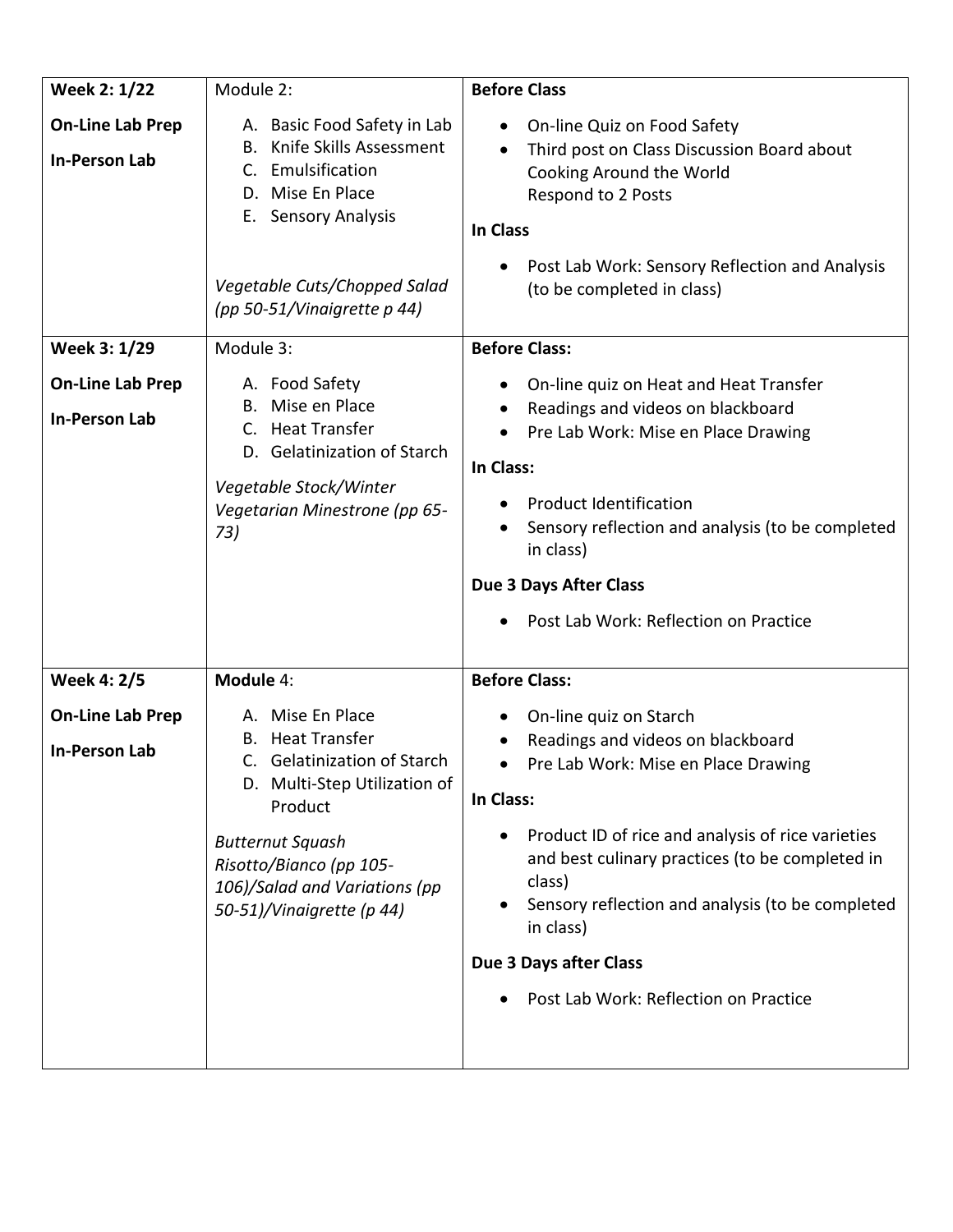| Week 5: 2/12                             | Module 5:                                                                                                                                                                                                                                                                     | <b>Before Class:</b>                                                                                                                                                                                                                                                                                                                   |
|------------------------------------------|-------------------------------------------------------------------------------------------------------------------------------------------------------------------------------------------------------------------------------------------------------------------------------|----------------------------------------------------------------------------------------------------------------------------------------------------------------------------------------------------------------------------------------------------------------------------------------------------------------------------------------|
| <b>On-Line Lab Prep</b><br>In Person Lab | A. Mise en Place<br><b>Heat Transfer</b><br>В.<br>C. Smokepoints<br>D. Emulsifications of Fats<br>and Oils<br>E. Beans and Legumes<br>Beans and Fats White Bean (pp<br>75-81)/Hummus (p 293) Pasta                                                                            | On-line quiz on Fats, Oils and Smokepoints<br>Readings and videos on blackboard<br>Pre-Lab Work: Mise en Place<br>In Class:<br><b>Product Identification</b><br>Sensory reflection and analysis (to be completed<br>in class)<br>3 Days after Lab:                                                                                     |
|                                          |                                                                                                                                                                                                                                                                               | Post Lab Work: Reflection on Practice                                                                                                                                                                                                                                                                                                  |
| Week 6: 2/19                             | Module 6:                                                                                                                                                                                                                                                                     | <b>Before Class:</b>                                                                                                                                                                                                                                                                                                                   |
| <b>On-Line Lab Prep</b><br>In Person Lab | A. Backwards Sequence<br>Smokepoints<br>В.<br><b>Heat Transfer</b><br>C.<br><b>Gelatinization of Starch</b><br>D.<br>E. Caramelization/Maillard<br>Reaction<br>F. Gluten Formation<br>Homemade Pasta (pp 86-89)<br>with Roasted Veggies (pp 111-<br>116) and Bechamel (p 225) | On-line quiz on Gluten<br>$\bullet$<br>Readings and videos on blackboard<br>Pre-Lab Work: Mise en Place and Backwards<br>Sequence<br>Due in Class:<br><b>Product Identification</b><br>Sensory reflection and analysis (to be<br>$\bullet$<br>completed in class)<br>3 Days after Lab:<br>Post Lab Work: Reflection on Practice        |
| Week 7: 2/26                             | Module 7:                                                                                                                                                                                                                                                                     | <b>Before Class:</b>                                                                                                                                                                                                                                                                                                                   |
| <b>On-Line Prep</b><br>In Person Lab     | A. Backwards Sequence<br><b>B.</b> Smokepoints<br>C. Heat Transfer<br><b>Maillard Reaction</b><br>D.<br>Caramelization<br>Е.<br><b>Gelatinization of Starch</b><br>G. Emulsification<br>Sautéed Chicken Breast/Roast<br>Potatoes/Salad with<br>Vinaigrette, Chicken Stock     | On-line quiz on Maillard Reaction and<br>Caramelization<br>Readings and videos on blackboard<br>Pre-Lab Work: Mise en Place and Backwards<br>Sequence<br>Due in Class:<br><b>Product Identification</b><br>Sensory reflection and analysis (to be<br>completed in class)<br>3 Days after Lab:<br>Post Lab Work: Reflection on Practice |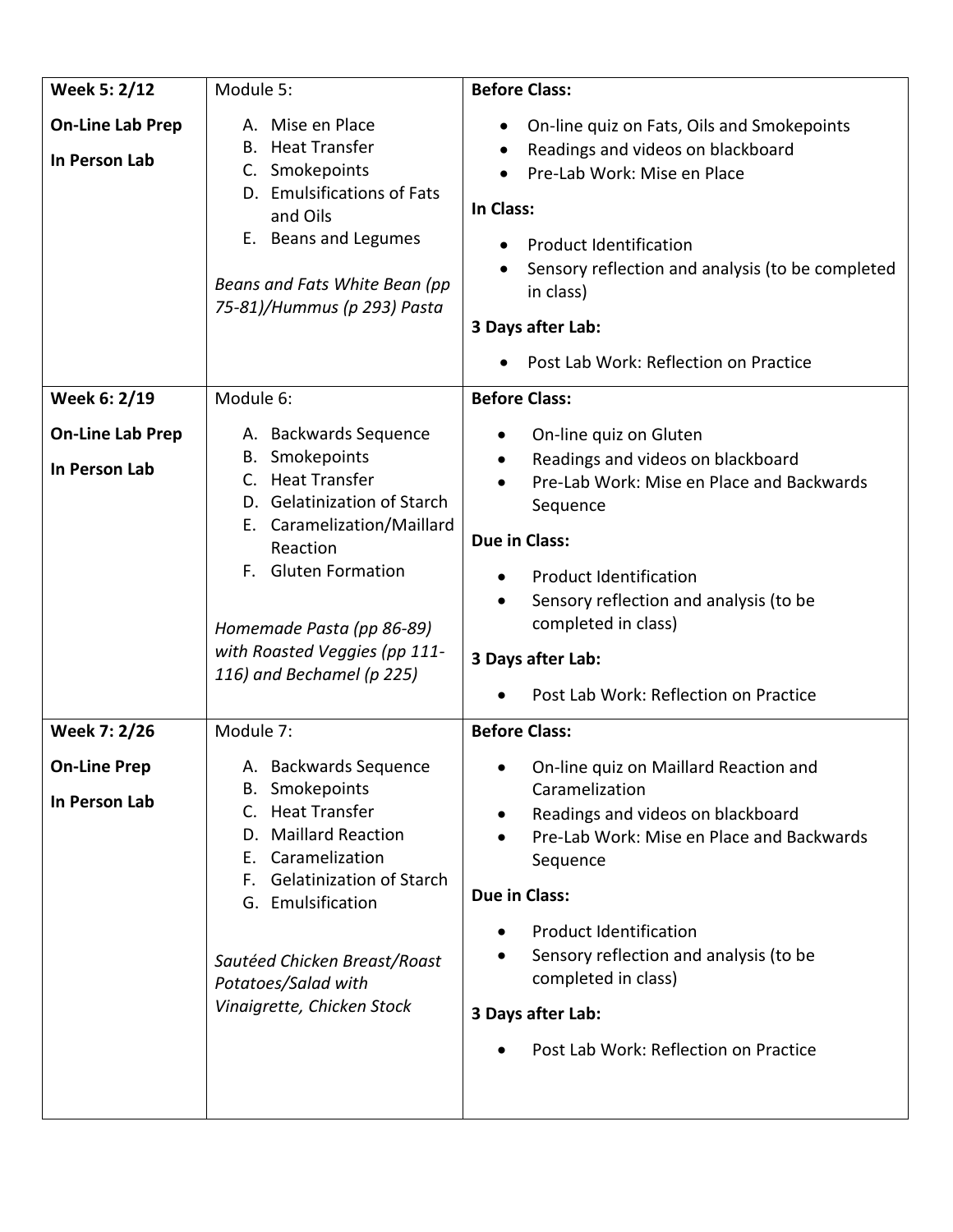| Week 8: 3/4                                                   | Module 8:                                                                                                                                                                                             | <b>Before Class:</b>                                                                                                                                                                                                                                                                                                    |
|---------------------------------------------------------------|-------------------------------------------------------------------------------------------------------------------------------------------------------------------------------------------------------|-------------------------------------------------------------------------------------------------------------------------------------------------------------------------------------------------------------------------------------------------------------------------------------------------------------------------|
| <b>On-Line Prep</b><br>In Person Lab                          | A. Backwards Sequence<br><b>Heat Transfer</b><br>В.<br><b>Gluten Formation</b><br>$C_{\cdot}$<br>D. Gelatinization of Starch<br>Chicken and Biscuits (p<br>275)/Apple Tart (pp 174, 180)              | Readings and videos on blackboard<br>Pre-Lab Work: Mise en Place and Backwards<br>Sequence<br>In Class:<br>Round Robin Sensory Analysis<br>Mid term review                                                                                                                                                              |
| Week 9: 3/18                                                  | Module 9:                                                                                                                                                                                             | <b>Before Class:</b>                                                                                                                                                                                                                                                                                                    |
| In Person Lab<br><b>On Line Discussion</b>                    | A. Heat Transfer<br>Coagulation<br>В.<br><b>Denaturation of Protein</b><br><b>Thickened Sauces</b><br>D.<br><b>Gluten Formation</b><br>Е.<br>Omelets (pp 164-165)/Lemon<br>Tart (p 367) with Meringue | On-line quiz on Proteins<br>Readings and videos on blackboard<br>In Class:<br>Mid-term                                                                                                                                                                                                                                  |
| <b>PART TWO:</b><br><b>Food Agency</b><br><b>Applications</b> |                                                                                                                                                                                                       | You have learned the basic concepts of foods. You<br>have begun to develop your own food agency.<br>Now, what does everyday cooking mean to<br>Americans? How might that vary depending on<br>ethnicity, race and socioeconomic status? And,<br>what is the significance if you want to educate<br>about healthy meals? |
| Week 10: 3/25                                                 | Module 10:                                                                                                                                                                                            | <b>Before Class:</b>                                                                                                                                                                                                                                                                                                    |
| <b>On-Line Lab Prep</b><br>In Person Lab                      | A. Backwards Sequence<br>Mise en Place<br>В.<br>C. Trends in Meal<br>Preparation<br>D. Mediterranean Cuisine<br>E. Introduction to Dietary<br>Guidelines                                              | Fourth Post in On-Line Discussion: Family Recipe<br>and Reflection<br>Readings and videos on blackboard<br>Work with your partner to pick a dish using<br>ingredients from the pantry list and incoperating<br>at least 3 concepts of foods.<br>Pre-Lab Work: Mise en Place and Backwards<br>Sequence                   |
|                                                               | 1 dish from the book using<br>pantry items, incorporating<br>principes from Mediterranean<br>Diet                                                                                                     | In Class:<br><b>Student Led Sensory Analysis</b><br>3 Days After Lab:                                                                                                                                                                                                                                                   |